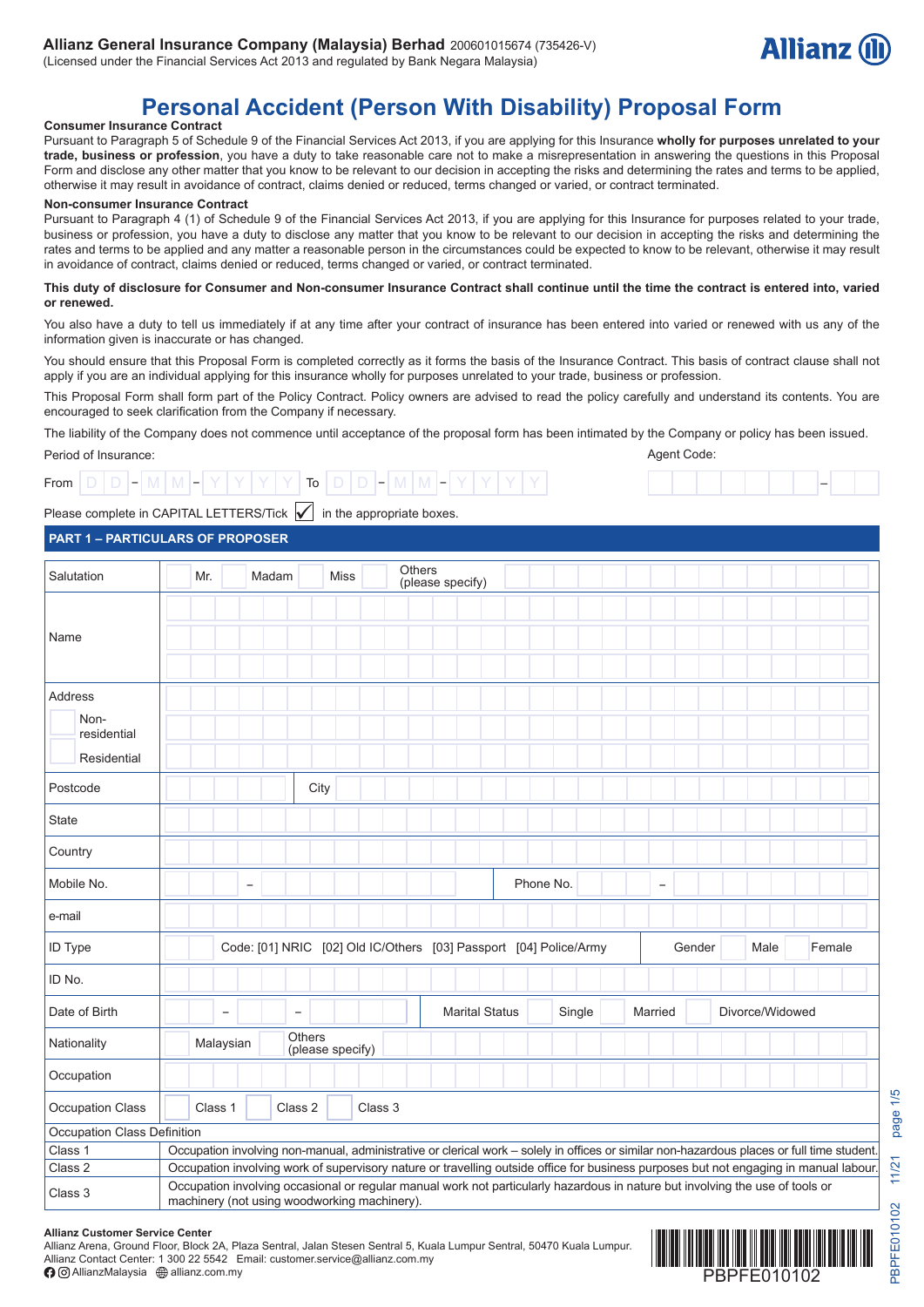|                  | <b>PART 2 - QUESTIONNAIRE</b>                                                                                                                                                                                                            |            |           |                |  |  |  |  |  |  |
|------------------|------------------------------------------------------------------------------------------------------------------------------------------------------------------------------------------------------------------------------------------|------------|-----------|----------------|--|--|--|--|--|--|
| No.              | <b>Questions</b>                                                                                                                                                                                                                         | <b>Yes</b> | <b>No</b> | <b>Details</b> |  |  |  |  |  |  |
| $\mathbf{1}$ .   | Are you in good health and free from any<br>physical deformities? If No, please give details<br>and complete the section on Activities of Daily<br>Living (ADL) below.                                                                   |            |           |                |  |  |  |  |  |  |
| 2.               | Do you have PA, Life or Medical & Health<br>Insurance with this or any other Company(s)?<br>If Yes, please state company(s), types and<br>amount of coverage.                                                                            |            |           |                |  |  |  |  |  |  |
| 3.               | Have you ever made a PA or Life Insurance<br>claim against any other insurance company(s)?<br>If Yes, please give details.                                                                                                               |            |           |                |  |  |  |  |  |  |
| $\overline{4}$ . | Have you ever been declared bankrupt or<br>currently under legal proceeding from Insolvency<br>Department or have you convicted in a court of<br>law or currently under legal proceeding in any<br>country? If Yes, please give details. |            |           |                |  |  |  |  |  |  |

## **ACTIVITIES OF DAILY LIVING (ADL)/PLEASE TICK IN SELECTED BOX No. Questions Yes No** 1. Are you able to perform the following Activities of Daily Living\*?

| 1. | Are you able to perform the following Activities of Daily Living <sup>*?</sup>                                     |  |
|----|--------------------------------------------------------------------------------------------------------------------|--|
|    | (a) Get in and out of a chair without requiring any third party physical assistance.                               |  |
|    | (b) Move from room to room without requiring any third party physical assistance.                                  |  |
|    | (c) Able to voluntarily control bowel and bladder functions i.e. to main personal hygiene.                         |  |
|    | (d) Put on and take off all necessary items of clothing without requiring any third party physical assistance.     |  |
|    | (e) Able to take a bath or shower (including getting in our out of the bath or shower) or wash by any other means. |  |
|    | (f) Physically able to eat food and put food into the mouth.                                                       |  |

Note: 1. \*Activities of Daily Living means the ability to carry out any of the above activities.

### **PART 3 – PLAN REQUIRED AND PREMIUM DETAILS, PLEASE TICK ⊠ PLAN SELECTED**

| <b>Section</b> | <b>Benefit</b>                  | Plan 1 (RM) | Plan 2 (RM) | Plan 3 (RM) | Plan 4 (RM) | Plan 5 (RM) |
|----------------|---------------------------------|-------------|-------------|-------------|-------------|-------------|
| A              | <b>Accidental Death</b>         | 10.000.00   | 20,000.00   | 30.000.00   | 40.000.00   | 50.000.00   |
| B              | Permanent<br><b>Disablement</b> | 10,000.00   | 20,000.00   | 30,000.00   | 40,000.00   | 50,000.00   |
| С              | <b>Medical Expenses</b>         | 200.00      | 400.00      | 600.00      | 800.00      | 1,000.00    |
|                | Premium (RM)                    | 10.00       | 20.00       | 30.00       | 40.00       | 50.00       |

| <b>Plan Required</b>                                                                   | <b>Premium (RM)</b> |
|----------------------------------------------------------------------------------------|---------------------|
| Plan 3 RM30.00<br>Plan 1 RM10.00<br>Plan 2 RM20.00<br>Plan 4 RM40.00<br>Plan 5 RM50.00 |                     |
| Service Tax (RM)                                                                       |                     |
| Stamp Duty (RM)                                                                        | 10.00               |
| Total Payable (RM)                                                                     |                     |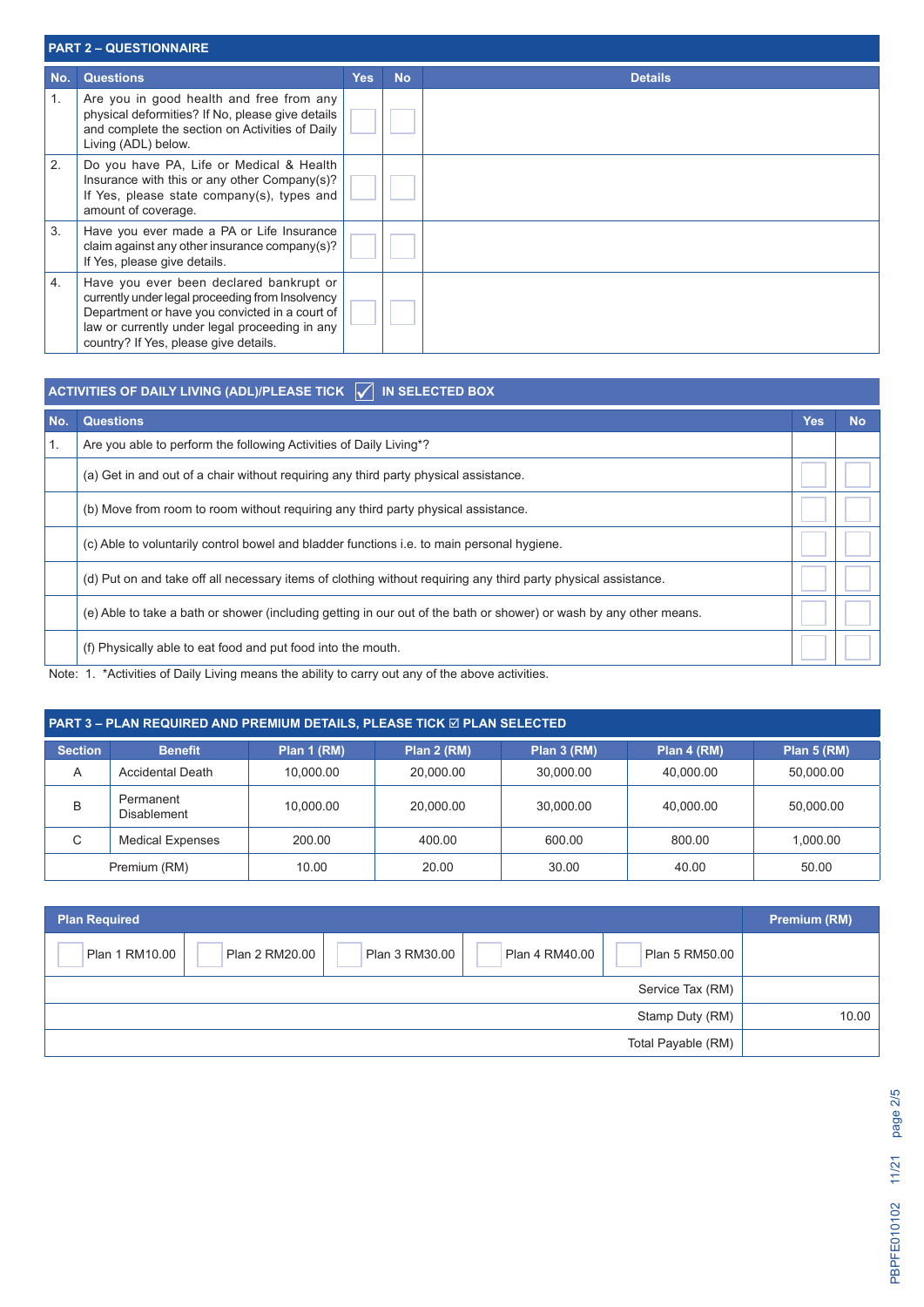| <b>PART 4 – MODE OF PAYMENT</b>                              |                                                                                                                            |                                                                                                                                                |  |
|--------------------------------------------------------------|----------------------------------------------------------------------------------------------------------------------------|------------------------------------------------------------------------------------------------------------------------------------------------|--|
| l enclose cash/cheque RM<br>(Malaysia) Berhad.<br>Cheque No: |                                                                                                                            | made payable to Allianz General Insurance Company                                                                                              |  |
| <b>CREDIT CARD PAYMENT</b>                                   |                                                                                                                            | <b>MasterCard.</b> MasterCard<br><b>Visa</b><br><b>VISA</b>                                                                                    |  |
| <b>DIRECT DEBIT AUTHORIZATION</b>                            | Services Tax to my credit card account as indicated below for the Total Payable under my insurance policy mentioned above. | I hereby request and authorize Allianz General Insurance Company (Malaysia) Berhad ('Company') to debit the premium and such amount payable as |  |
| Name of                                                      |                                                                                                                            | Premium<br>Amount (RM):                                                                                                                        |  |
| Cardholder                                                   |                                                                                                                            | Total<br>Payable (RM):                                                                                                                         |  |
| Cardholder's<br>Account No.                                  | -                                                                                                                          | $M$ $M$ $I$<br><b>Expiry Date:</b>                                                                                                             |  |
| <b>Issuing Bank</b>                                          |                                                                                                                            |                                                                                                                                                |  |
| Relationship to<br>Policyholder                              | Code: [01] Own [02] Spouse [03] Parents [04] Children                                                                      |                                                                                                                                                |  |

Notes: 1. Premium payment through credit card is allowed if the cardholder is paying for his/her own policy or the policy of his/her immediate family member namely his/her spouse, parents or children.

2. Total Payable amount will be based on plan selected under PART 3.

#### **DECLARATION**

I hereby confirm the above information provided in this standing instruction is correct and true. In the event of any changes or cancellation of the instruction above, I shall keep the Company informed in writing or by giving fresh standing instruction. Further, I agree that the Terms and Conditions as for credit card payment shall apply a copy of which, shall be made available upon my request.

|                                                              |                                         |         |                                                                   |  |  |      | $H H  -  B B  -  T T T T $ |
|--------------------------------------------------------------|-----------------------------------------|---------|-------------------------------------------------------------------|--|--|------|----------------------------|
|                                                              | Signature of Cardholder<br>(as on card) |         |                                                                   |  |  | Date |                            |
| <b>PART 5 - BANK DETAILS</b>                                 |                                         |         |                                                                   |  |  |      |                            |
| Type of Account                                              | Saving                                  | Current | Others<br>(please specify)                                        |  |  |      |                            |
| Account Holder<br>Name                                       |                                         |         |                                                                   |  |  |      |                            |
| Account No.                                                  |                                         |         |                                                                   |  |  |      |                            |
| <b>Bank Name</b>                                             |                                         |         |                                                                   |  |  |      |                            |
| <b>Bank Address</b>                                          |                                         |         |                                                                   |  |  |      |                            |
| Postcode                                                     |                                         | City    |                                                                   |  |  |      |                            |
| State                                                        |                                         |         |                                                                   |  |  |      |                            |
| Country                                                      |                                         |         |                                                                   |  |  |      |                            |
| ID Captured when<br>open bank account<br>for<br>verification |                                         |         |                                                                   |  |  |      |                            |
| <b>ID Type</b>                                               |                                         |         | Code: [01] NRIC [02] Old IC/Others [03] Passport [04] Police/Army |  |  |      |                            |
| ID No.                                                       |                                         |         |                                                                   |  |  |      |                            |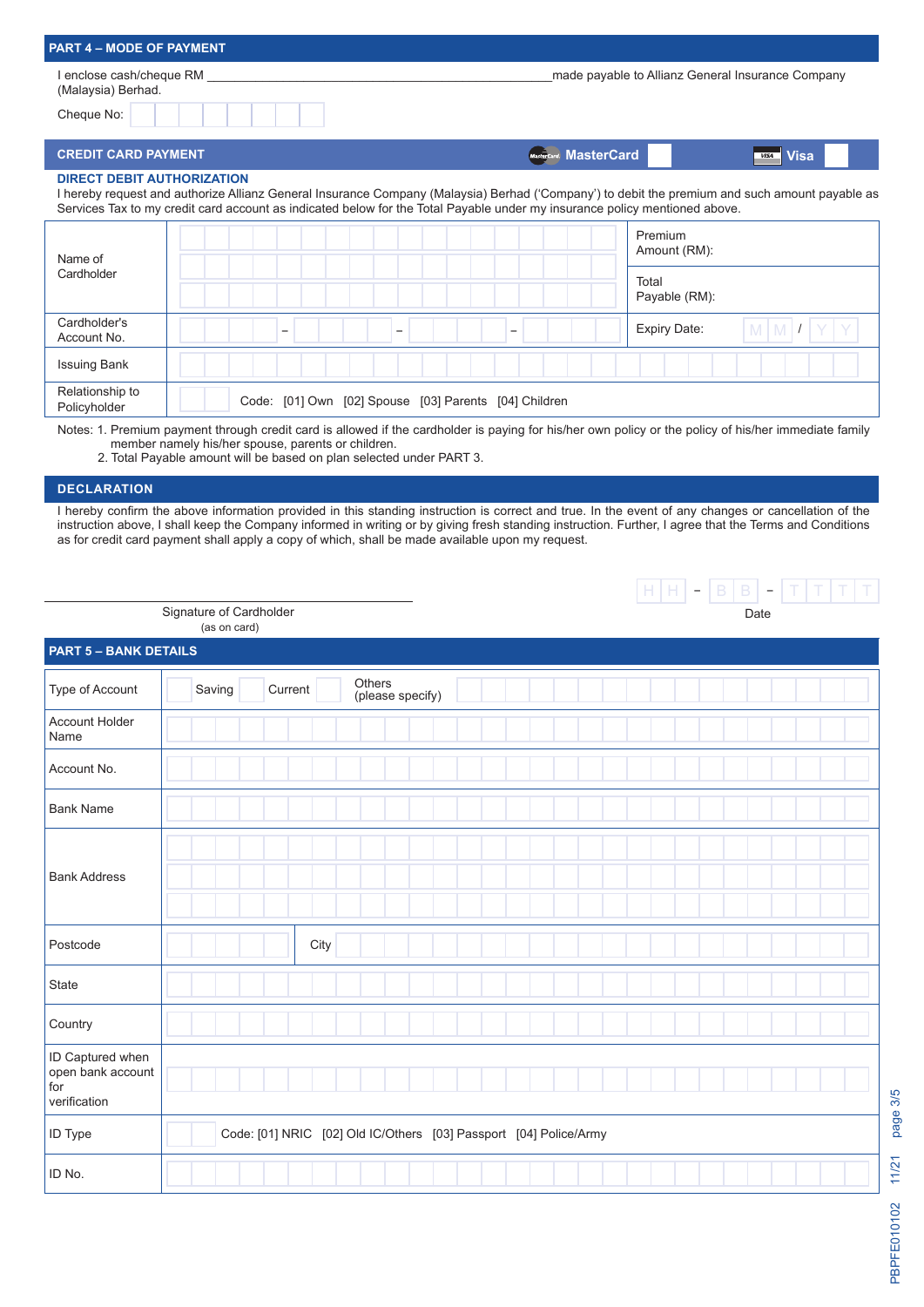#### **PART 6 - NOMINATION FORM FOR PERSONAL ACCIDENT**

I hereby nominate the following as nominee(s) for the above insurance policy and revoke all existing nominees (if any) named earlier (If no trustee has been nominated).

| <b>Name of Nominee(s)</b> | <b>ID Type</b> | ID No. | <b>Nationality</b> | Relationship | Share (%) |
|---------------------------|----------------|--------|--------------------|--------------|-----------|
|                           |                |        |                    |              |           |
|                           |                |        |                    |              |           |
|                           |                |        |                    |              |           |
|                           |                |        |                    |              |           |
|                           |                |        |                    |              |           |

*Please attach separate sheet if space is insufficient.*

#### Pursuant to Schedule 10 of Financial Services Act 2013 ('FSA 2013'):

A policy owner who has attained the age of sixteen (16) years may nominate a natural person to receive policy moneys payable under his personal accident policy upon his death. It is advisable to appoint at least one (1) nominee and keep the nominee informed of the appointment in order to facilitate the payment of policy moneys payable upon death of the Insured Person. Failure to make a nomination may delay the payment of the policy moneys become payable. If you are a non-Muslim policy owner, when you appoint your spouse, child or parent (if you have no spouse or child living at the date of making the nomination) as the nominee, you will create a trust of policy moneys payable upon your death in favor of the nominee. You are advised to appoint a trustee for the policy moneys and in the event of failure to do so, the competent nominee shall be the trustee. For a policy with such trust created, written consent of the trustee is required before you change the nomination, vary, surrender, assign or pledge the policy. Any nominee who is other than the spouse, child or parent (if there is no spouse or child living at the date of nomination) of a non-Muslim policy owner, shall receive the policy moneys payable upon death of the policy owner as an executor. If the Policy owner's intention is for such nominee to receive the policy moneys solely as a beneficiary i.e. not as an executor, then the policy owner must assign the benefits of the policy to such nominee.

|                | Signature of Witness                                                                                | Signature of Proposer                                                                                    |  |  |  |  |  |
|----------------|-----------------------------------------------------------------------------------------------------|----------------------------------------------------------------------------------------------------------|--|--|--|--|--|
| Name           |                                                                                                     | Name                                                                                                     |  |  |  |  |  |
| ID<br>Type*    |                                                                                                     | ID<br>Type*                                                                                              |  |  |  |  |  |
| ID No.         |                                                                                                     | ID No.                                                                                                   |  |  |  |  |  |
| Contact<br>No. | $\overline{\phantom{0}}$                                                                            | Contact<br>$\overline{\phantom{a}}$<br>No.                                                               |  |  |  |  |  |
| Date           | $\mathsf D$<br>D<br>$M$ $M$<br>YY<br>Y<br>Y<br>$\overline{\phantom{a}}$<br>$\overline{\phantom{a}}$ | D<br>D<br> Y Y<br>$M \mid M$<br>Y<br>Y  <br>Date<br>$\overline{\phantom{m}}$<br>$\overline{\phantom{a}}$ |  |  |  |  |  |

Notes: 1. \*ID Type: Code : [01] NRIC [02] Old IC/Others [03] Passport [04] Police/Army 2. A witness shall be of age eighteen (18) years and above, of sound mind and not the nominee.

#### **PART 7 – DATA PRIVACY AND DISCLOSURE OF PERSONAL INFORMATION**

Protection of your privacy is very important to us. Please visit our website at allianz.com.my to view our Privacy Statement (NOTICE TO CUSTOMERS OF ALLIANZ GENERAL INSURANCE COMPANY (MALAYSIA) BERHAD ON THE PERSONAL DATA PROTECTION ACT 2010).

#### **Disclosure and Consent**

The personal data you supply as an individual to purchase the above insurance will be used by the Allianz Group and it agents to facilitate the performance of our function as an insurance company according to our Privacy Statement. By signing on this Proposal Form you consent to the use of your personal data for the purposes as stated in our Privacy Statement.